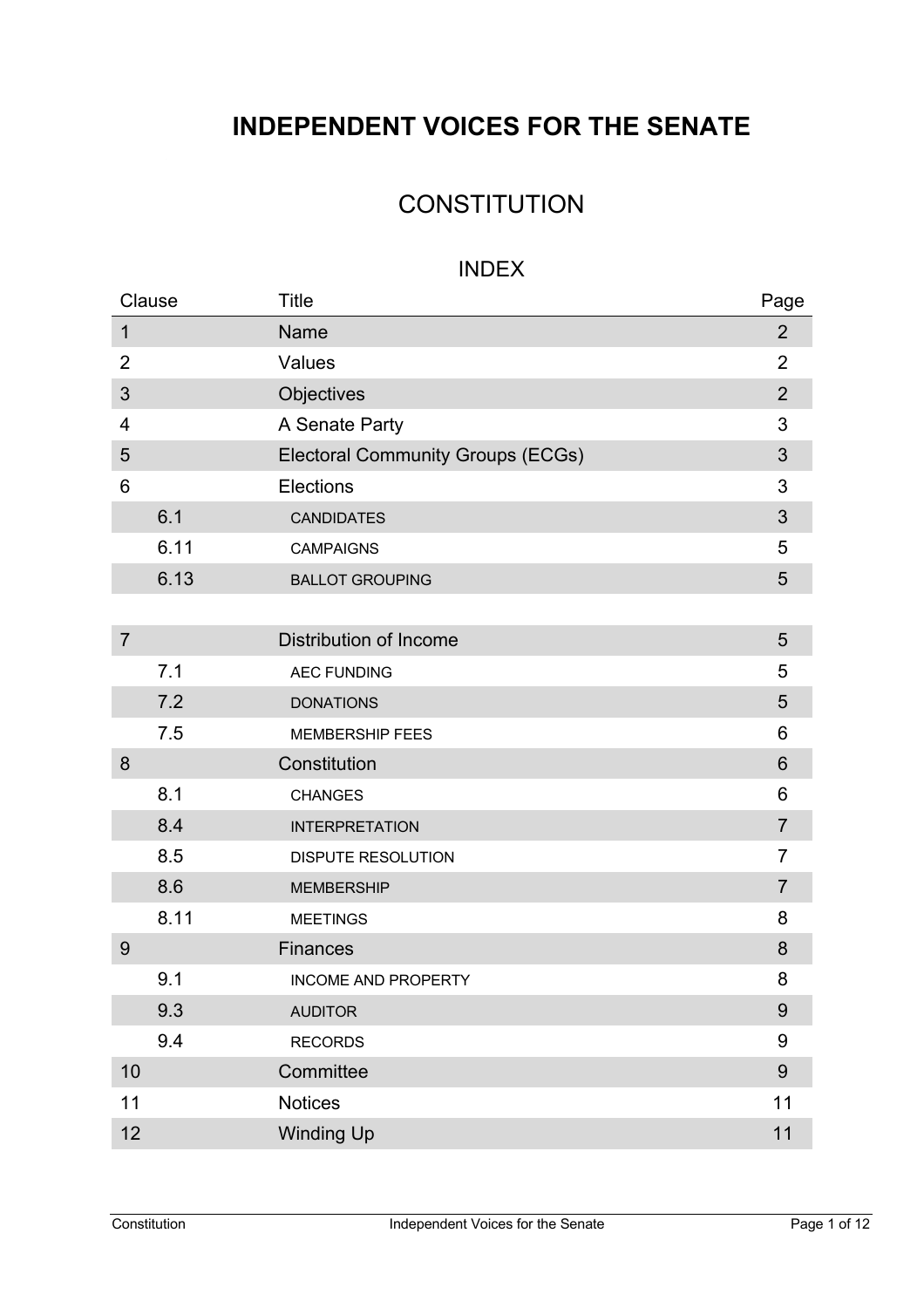## 1. Name

1.1 The name of the party is Independent Voices for the Senate (the Party).

# 2. Values

- 2.1 The Values of the Party are
	- a) **Integrity** requires honesty, transparency, accountability, and inclusiveness.
	- b) **Respect** for voters, community views, experts, and evidence.
	- c) **Diversity** of participation, viewpoints, representation, and voices.
	- d) **Democracy** requires ministerial accountability and standards; separation of executive, legislative and judicial functions; a diverse and accountable press; and transparency of political donations and public funding.

## 3. Objectives

- 3.1 The Objectives of the Party are:
	- a) To support community based political organisations which are:
		- i. strongly connected to local electorates with broad community engagement
		- ii. have goals and aims which are not contrary to the Values
		- iii. represent their community and not a political party or organisation
	- b) To stand candidates for election to the Senate of the Australian Parliament who support and adhere to the Values.
	- c) To make the government of the day more accountable and transparent to the Australian people.
	- d) To strengthen protections against corruption and poor decision making.
	- e) To promote real and meaningful representation of electorates, communities and citizens by elected officials.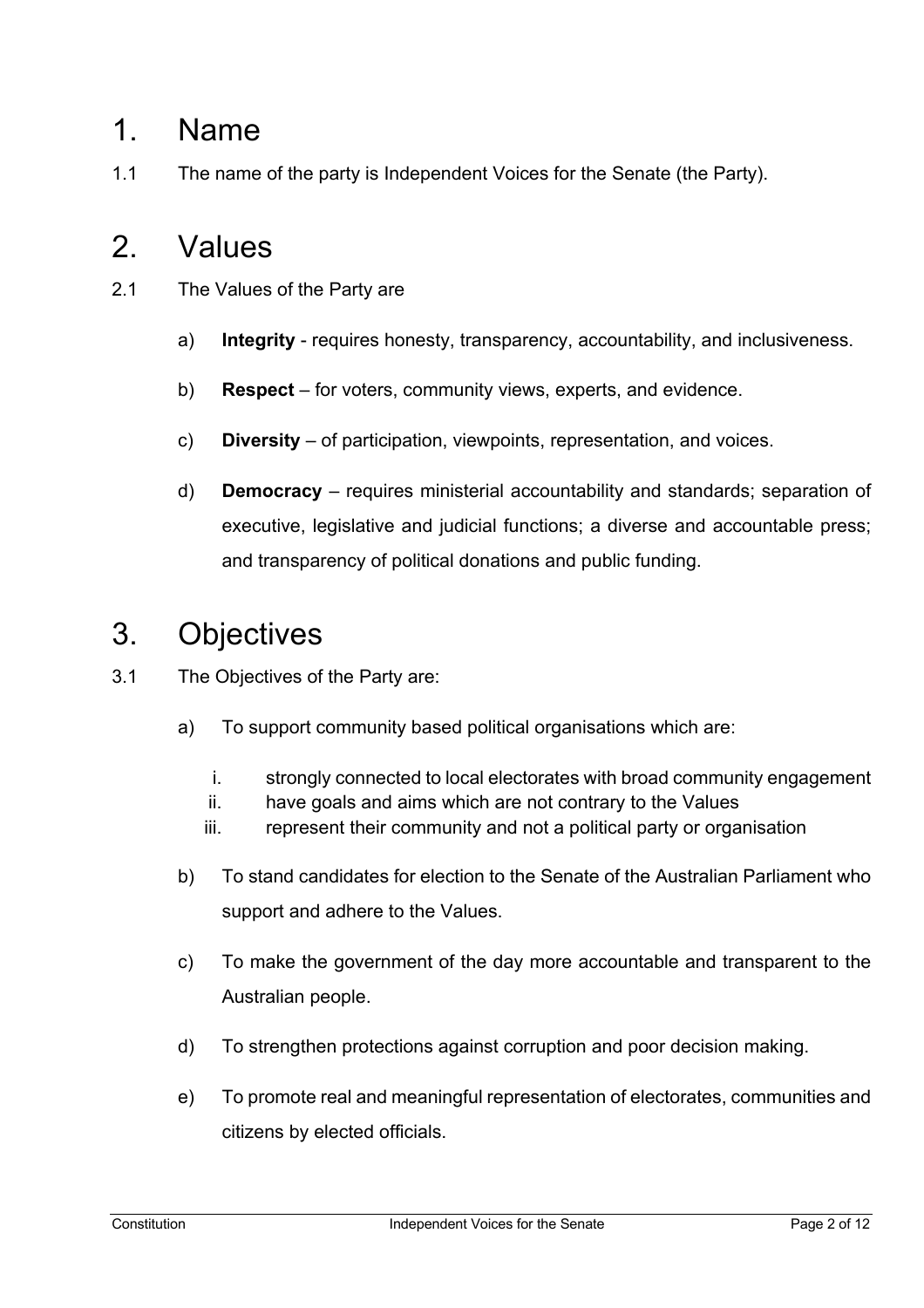# 4. A Senate Party

- 4.1 The Party will only stand candidates for election in the Senate of the Parliament of Australia.
- 4.2 The Party will not contest, endorse or promote candidates for the House of Representatives of the Parliament of Australia.

# 5. Electorate Community Groups (ECGs)

- 5.1 The Party will recognise as an Electorate Community Group (ECG) an organisation which meets all the following criteria:
	- a) covers the whole of a federal electorate, or multiple federal electorates.
	- b) is open for all residents in the electorate(s) to participate in;
	- c) has a primary focus of advancing the interests and views of the electorate(s) in federal parliament
	- d) has values and objectives which are not contrary to the Values and Objectives of the Party.
- 5.2 No organisation is required to join, provide reciprocal recognition or support the Party in order for that organisation to be recognised as an ECG by the Party.

## 6. Elections

#### **CANDIDATES**

6.1 Candidates for election and the order in which those candidates appear on the Party ticket will be determined for each State and Territory by a Candidate Panel (Panel) composed of members nominated by ECGs in that State or Territory.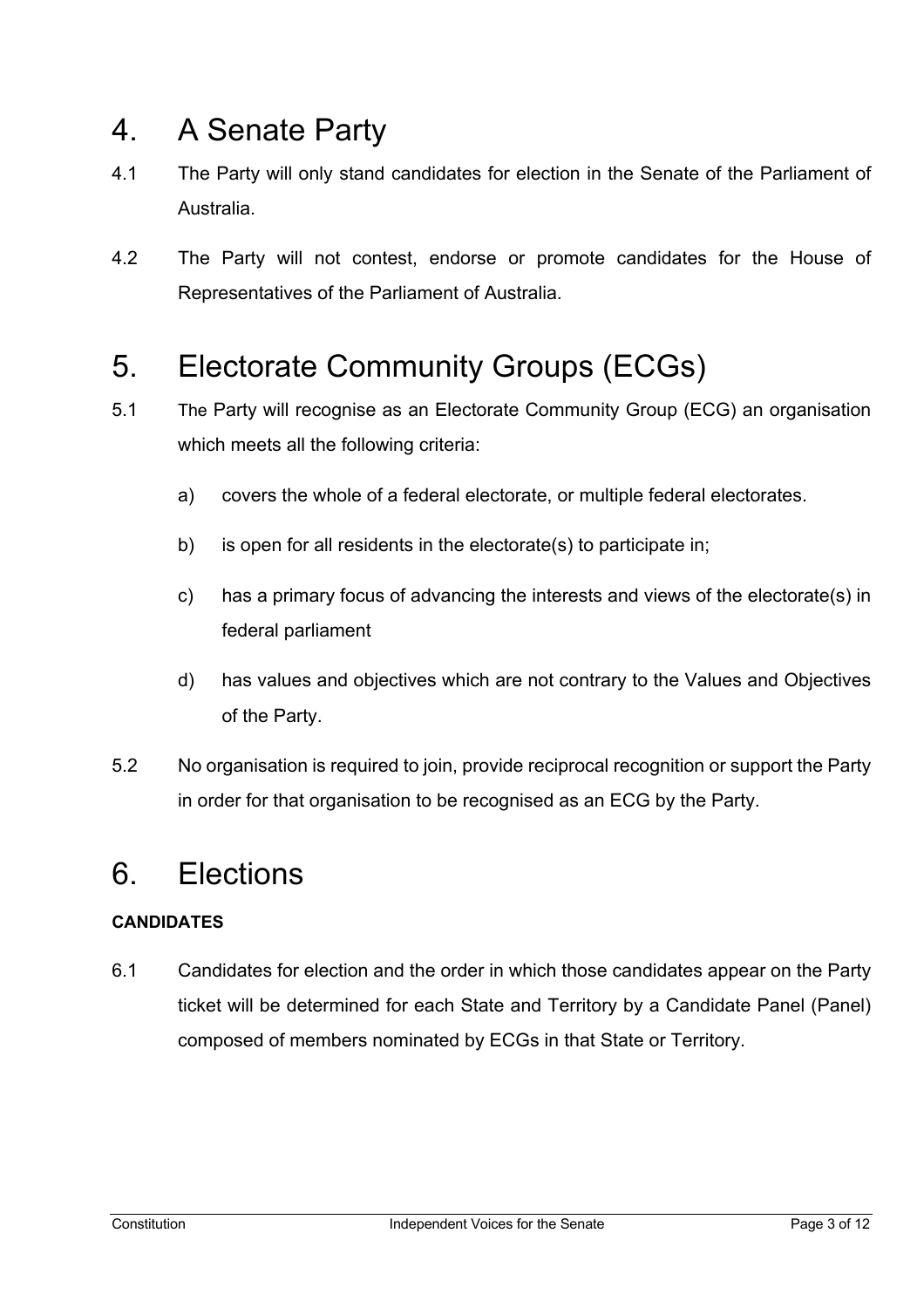- 6.2 Each Panel will have not more members than the number of electorates which are represented by an ECG in the relevant State or Territory, but will have at least 5 members.
- 6.3 Each ECG may select 1 person for each electorate they cover to the Panel for that State or Territory.
- 6.4 If there are less than 4 electorates covered by ECGs in a particular State or Territory then ECGs may select 2 persons per electorate they cover to the panel.
- 6.5 If there are less than 5 members nominated to a Panel by ECGs then the Party will select the minimum number of additional voting members to that Panel so that the Panel has 5 voting members.
- 6.6 In addition to any voting members of a Panel nominated by the Party under Clause 6.5 the Party will also nominate 1 non-voting member to each Panel.
- 6.7 The Party will provide secretariat [services] to each Panel.
- 6.8 Members of a Panel do not need to be members of the Party
- 6.9 Candidates selected by each Panel do:
	- a) not need to be a member of the Party or join the Party prior to or after the election;
	- b) do need to commit to the Values and Objectives of the Party
	- c) do need to commit to voting in the Senate in accordance with the best interests of the citizens of the State or Territory which they represent and in accordance with any commitments they have made to the State or Territory which they represent.
- 6.10 The Registered Officer of the Party will endorse candidates to appear in the order determined by each Panel for each State and Territory with the Australian Electoral Commission (AEC).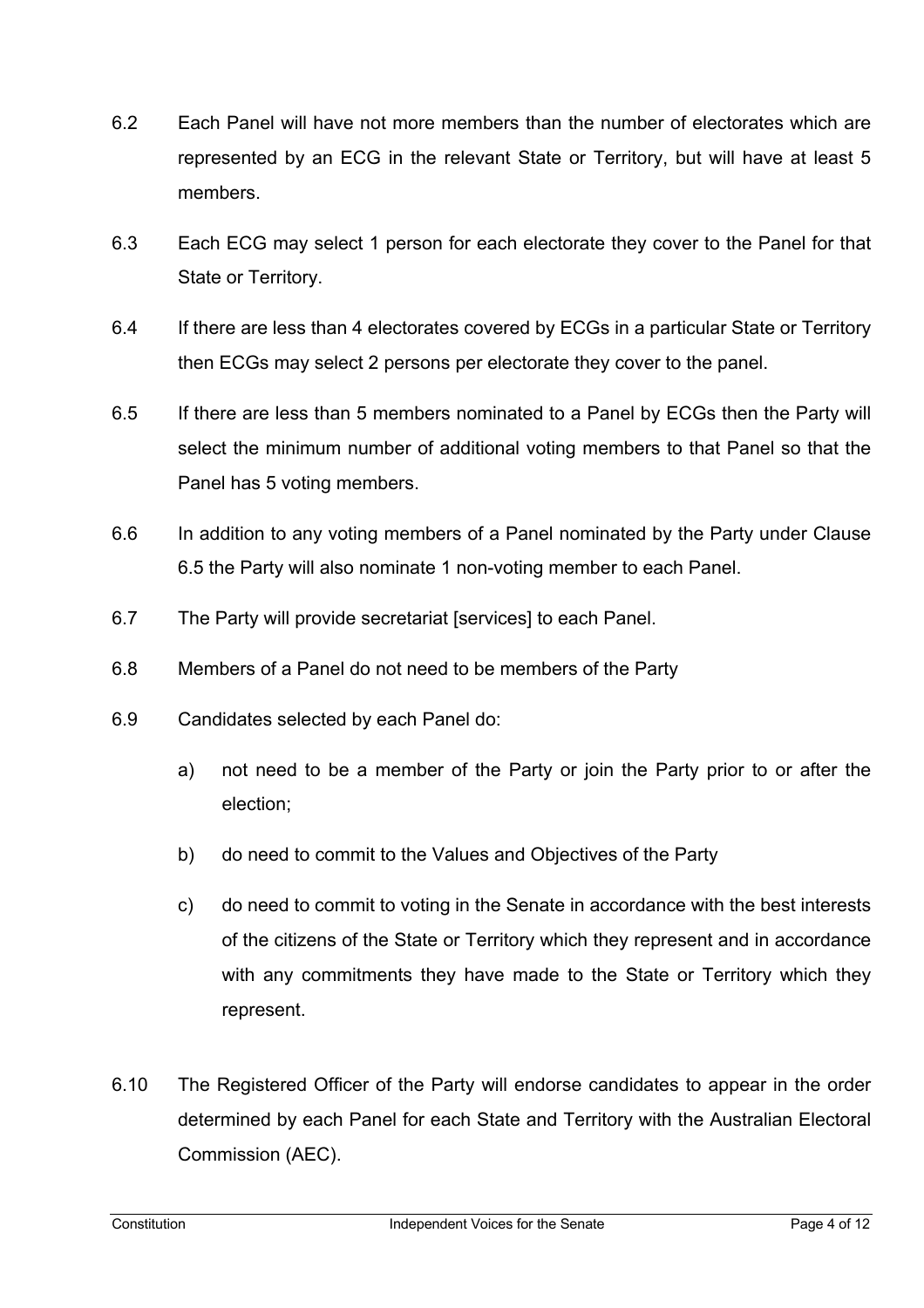#### **CAMPAIGNS**

- 6.11 The lead Candidate on each Party ticket has campaign authority in relation to the Party ticket for that State or Territory.
- 6.12 The Party will support each lead Candidate prior to and during the campaign.

#### **BALLOT GROUPING**

- 6.13 Each Campaign may form a group with other candidates or parties on the Party Ticket only if:
	- a) All candidates nominated by the Party are placed above other group candidates.
	- b) All grouped candidates have values and aims which are not contrary to the Values of the Party
	- c) That the grouping will further the campaign objectives and the Objectives of the Party.
	- d) The Committee of the Party agrees to the grouping.

# 7. Distribution of Income

#### **AEC FUNDING**

- 7.1 Money received from AEC electoral funding shall be distributed as follows:
	- a) Where the first preference vote is for a specific candidate on the Party ticket then that candidate shall receive 100% of the AEC funding received by the Party for those votes.
	- a) Where a first preference vote is for the Party ticket then the lead candidate on the Party ticket shall receive 100% of the AEC funding received by the Party for those votes.

#### **DONATIONS**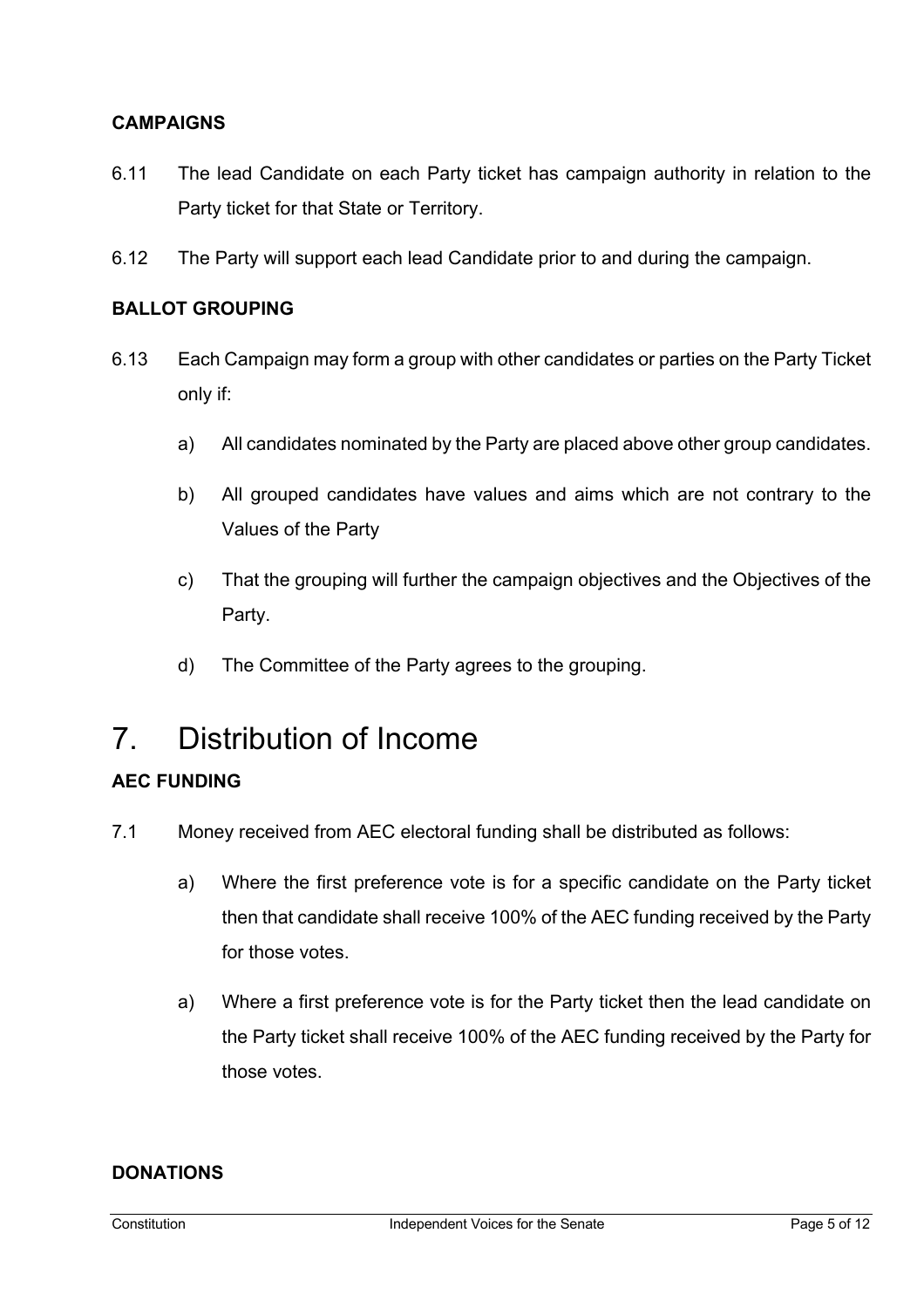- 7.2 Donations of money received by the Party for a specific candidate or specific senate election campaign shall be be paid 80% to the campaign or candidate and 20% to the Party to be used solely to further the Objectives.
- 7.3 Donations of money received by the Party, which do not fall under Clause 7.2, shall in any quarter (July-Sept, Oct-Dec, Jan-Mar, Apr-Jun) shall be paid 60% to all ECGs, in equal shares, within 30 days of the end of the quarter and 40% to the Party to be used solely to further the Objectives..
- 7.4 Any donations not covered by Clauses 7.1 to 7.3, and donated goods or services received by the Party shall be retained by the Party and be used solely to further the **Objectives**

#### **MEMBERSHIP FEES**

7.5 Membership fees shall be retained by the Party and be used solely to further the Objectives.

### 8. Constitution

#### **CHANGES**

- 8.1 This Constitution can only be altered at the first Annual General Meeting held after a Federal Election.
- 8.2 The following clauses and their sub-clauses of this constitution can only be amended with 90% of the votes cast in favour of the amendment.
	- a) Clause 2 Values
	- b) Clause 3 Objectives
	- c) Clause 5 Electoral Community Groups (ECGs)
	- d) Clause 6 Elections
	- e) Clause 7 Distribution of Income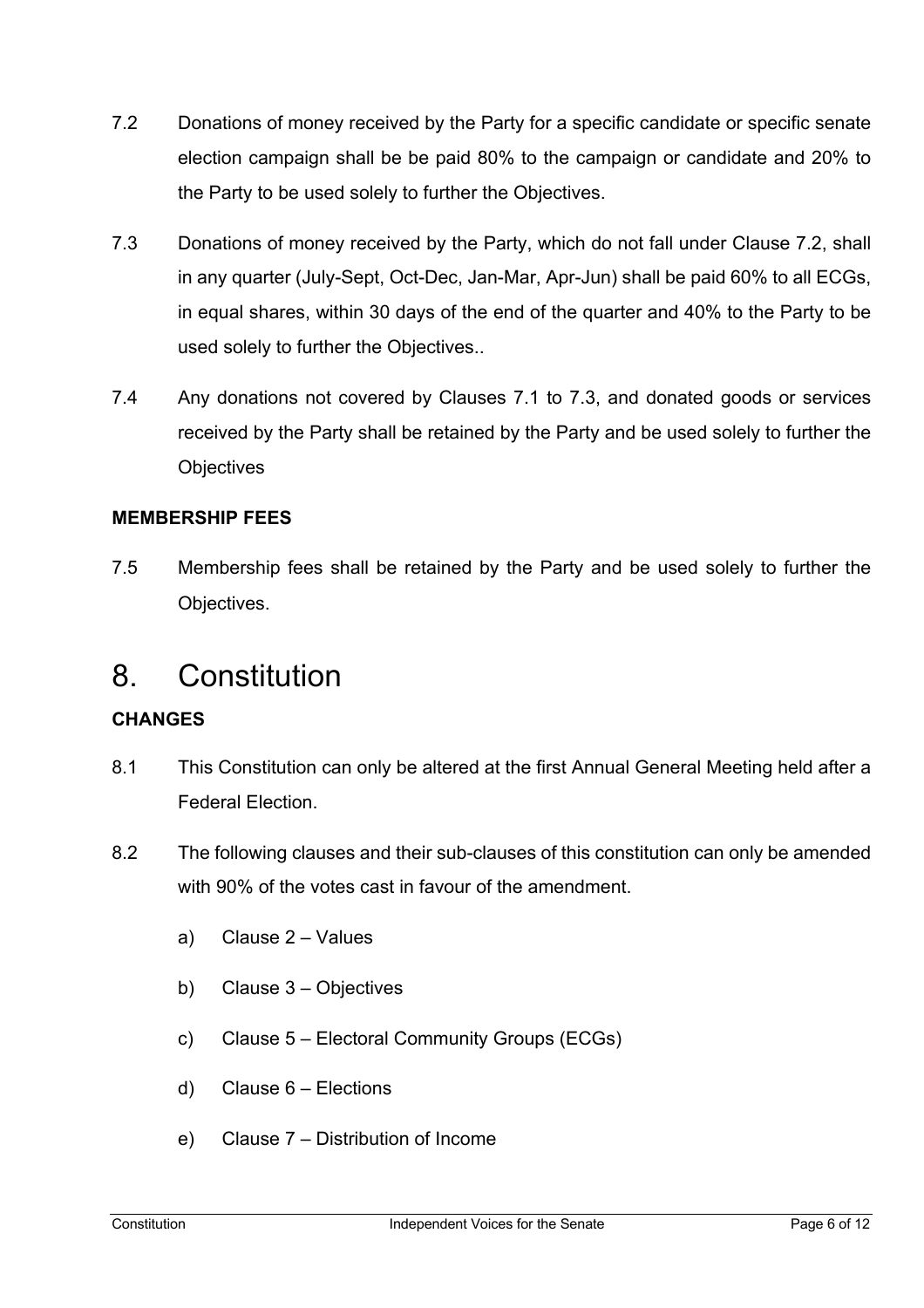8.3 Clause 4 of this Constitution; A Senate Party, cannot be amended.

#### **INTERPRETATION**

8.4 Where a matter arises as to the interpretation of this Constitution the Committee shall determine the correct interpretation.

#### **DISPUTE RESOLUTION**

8.5 Any disputes in relation to the affairs of the Party, shall be mediated, conciliated, arbitrated or otherwise heard and determined by the Committee in the manner it considers appropriate to the relevant circumstances. If there is no agreement amongst the Committee as to the manner of settling a dispute, the manner shall be determined by the President.

#### **MEMBERSHIP**

- 8.6 Membership is open to any individual over the age of 18 years who
	- a) agrees to uphold and promote the Values and Objectives of the Party;
	- b) agrees to abide by the Constitution of the Party;
	- c) has paid the membership fee;
	- d) has not been convicted of an electoral disqualifying offence;
	- e) has not said or done any action which would bring the Party into disrepute;
	- f) is not a member of another political party.
- 8.7 The Committee may reject any membership application if the committee is not satisfied that:
	- a) the applicant for membership will uphold the Values; or
	- b) that granting membership will further the Objectives.
- 8.8 the Committee may warn, suspend or terminate the membership of any member: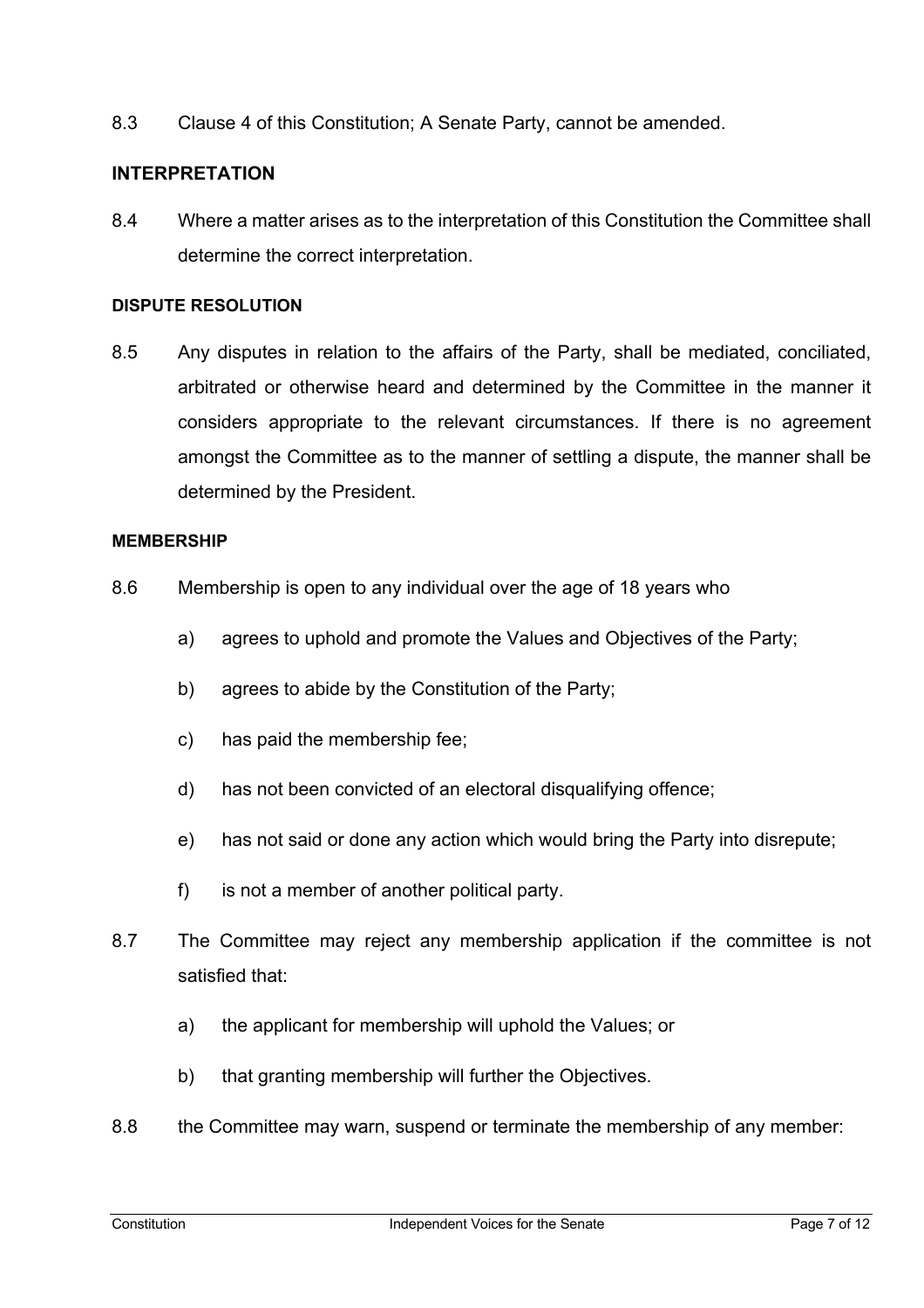- a) who has been convicted of an electoral offence, either before or after joining the Party;
- b) whom the Committee reasonably determines has engaged in conduct which has, or which may bring the Party into disrepute;
- c) whom the Committee has reasonably determined has failed to uphold the Values;
- d) whom the Committee reasonably determines has failed to abide by the Constitution of the Party.
- 8.9 If a member's fees are overdue the member is unfinancial and their membership is suspended, and all rights and privileges of membership are suspended until the members fees are paid in full.
- 8.10 Members may resign by communicating their resignation to the Committee in writing.

#### **MEETINGS**

- 8.11 An annual general meeting of the members of the Party will be held within 5 months of the end of the financial year.
- 8.12 Each financial member is entitled to 1 vote.
- 8.13 Financial members whose votes total 5% or more may call a general meeting.

## 9. Finances

#### **INCOME AND PROPERTY**

- 9.1 The property and income of the Party will be used solely towards achieving the Objectives.
- 9.2 No income or property will be paid or transferred directly or indirectly to any member except for payments in return for any services rendered, goods supplied to the Party, rent on premises let by any member or reasonable out-of-pocket expenses incurred by the member on behalf of the Party.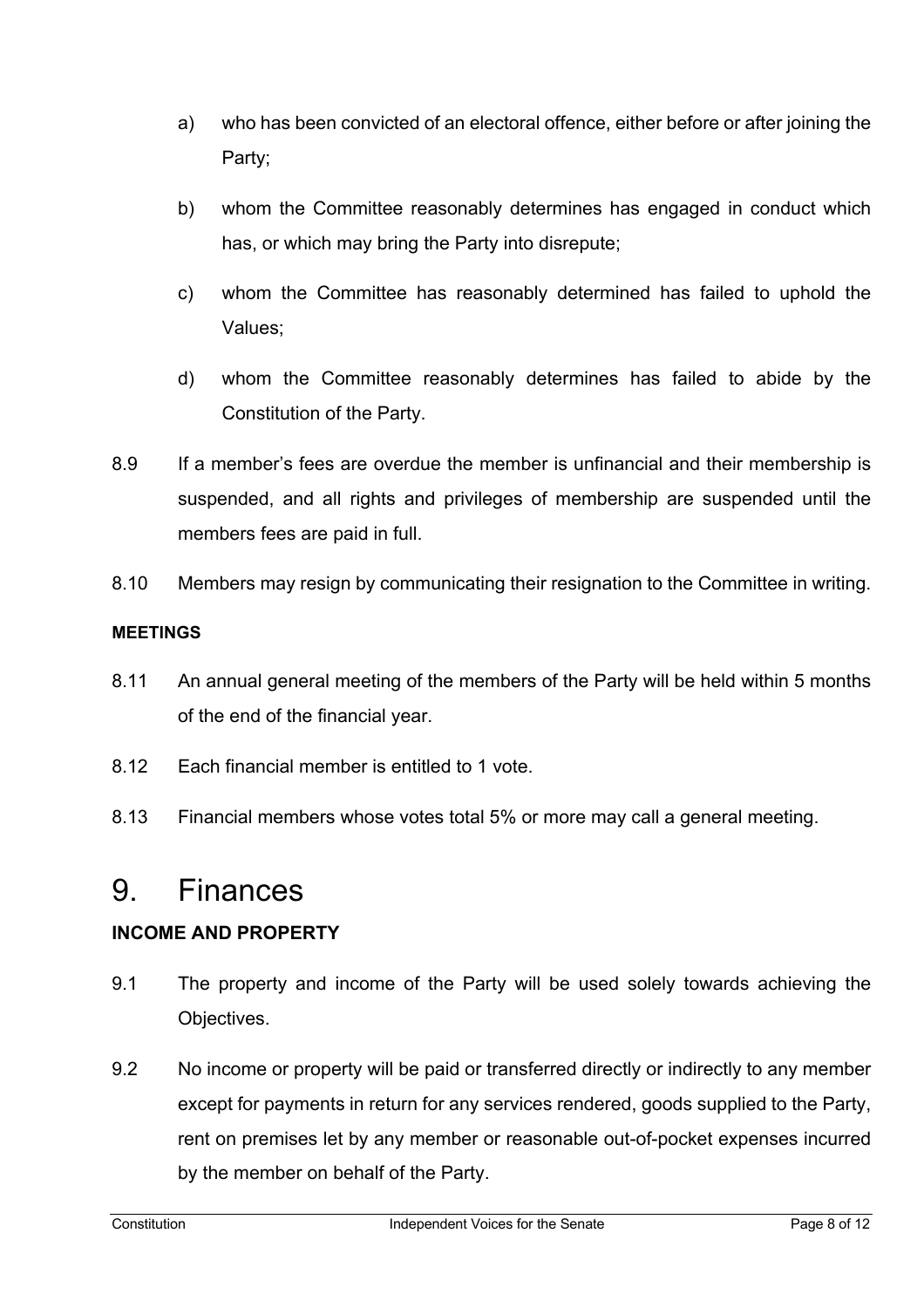#### **AUDITOR**

9.3 A registered auditor shall be appointed and audited financial statements will be prepared and provided to all members

#### **RECORDS**

- 9.4 Records of all meetings must be produced, kept and made available to members upon request
- 9.5 Records of committee and party membership details must be kept and made available, subject to privacy requirements, to members upon request.
- 9.6 Records of donations and donors must be kept and made available to members upon request.

### 10. The Committee

- 10.1 The Committee is responsible for the management of the Party and its affairs and may make by-laws, rules, and procedures as it thinks fit.
- 10.2 The Committee will consist of not less than 3 and not more than 9 members.
- 10.3 The Initial Committee Members shall hold office until the first Annual General Meeting at which time their office shall be open to election by financial members of the party.
- 10.4 A Committee member may resign by written notice to the Secretary.
- 10.5 The casual vacancy created by the resignation, or the death, of a Committee Member may be filled by the Committee until the next Annual General Meeting.
- 10.6 The Committee may appoint additional members to the Committee but there must not be more than 9 Committee Members.
- 10.7 The Committee Members will hold office for 2 years and will be eligible for re-election. Notwithstanding this clause, in order to assist in continuity of management, one half of the Committee Members will resign at the second Annual General Meeting but may offer themselves for re-election.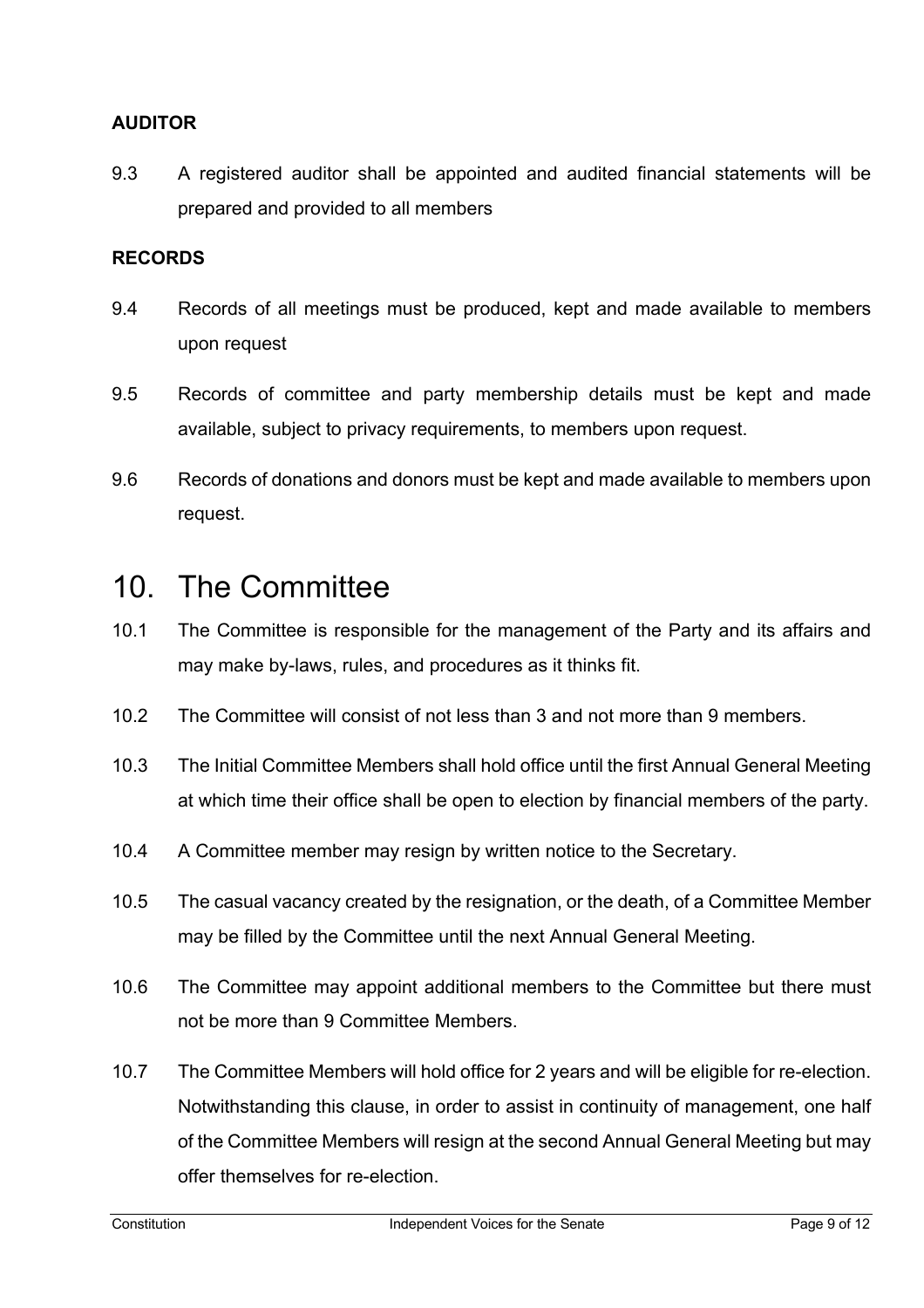- 10.8 Each financial member is entitled to nominate a person (including themself) and to vote for Committee Members.
- 10.9 The Committee will appoint the following office bearers from members of the Committee:
	- a) The President
	- b) The Registered Officer
	- c) The Secretary
	- d) The Treasurer
	- e) The Party Agent
- 10.10 An individual may hold 2 or more offices but will only have one vote at Committee meetings.
- 10.11 The role of the President includes:
	- a) overseeing the ongoing and efficient functioning of the Party;
	- b) ensuring that, in all its business, the Party adheres to its Values and Objectives;
	- c) Chairing Committee and General Meetings.
- 10.12 The role of the Registered Officer includes:
	- a) Nominating the party's endorsed candidates,
	- b) Providing details for recording in the Register of Political Parties and information required by the AEC for .ballot papers and registration
- 10.13 The role of the Secretary includes:
	- a) Carrying out the administration and for the conduct of the correspondence of the Party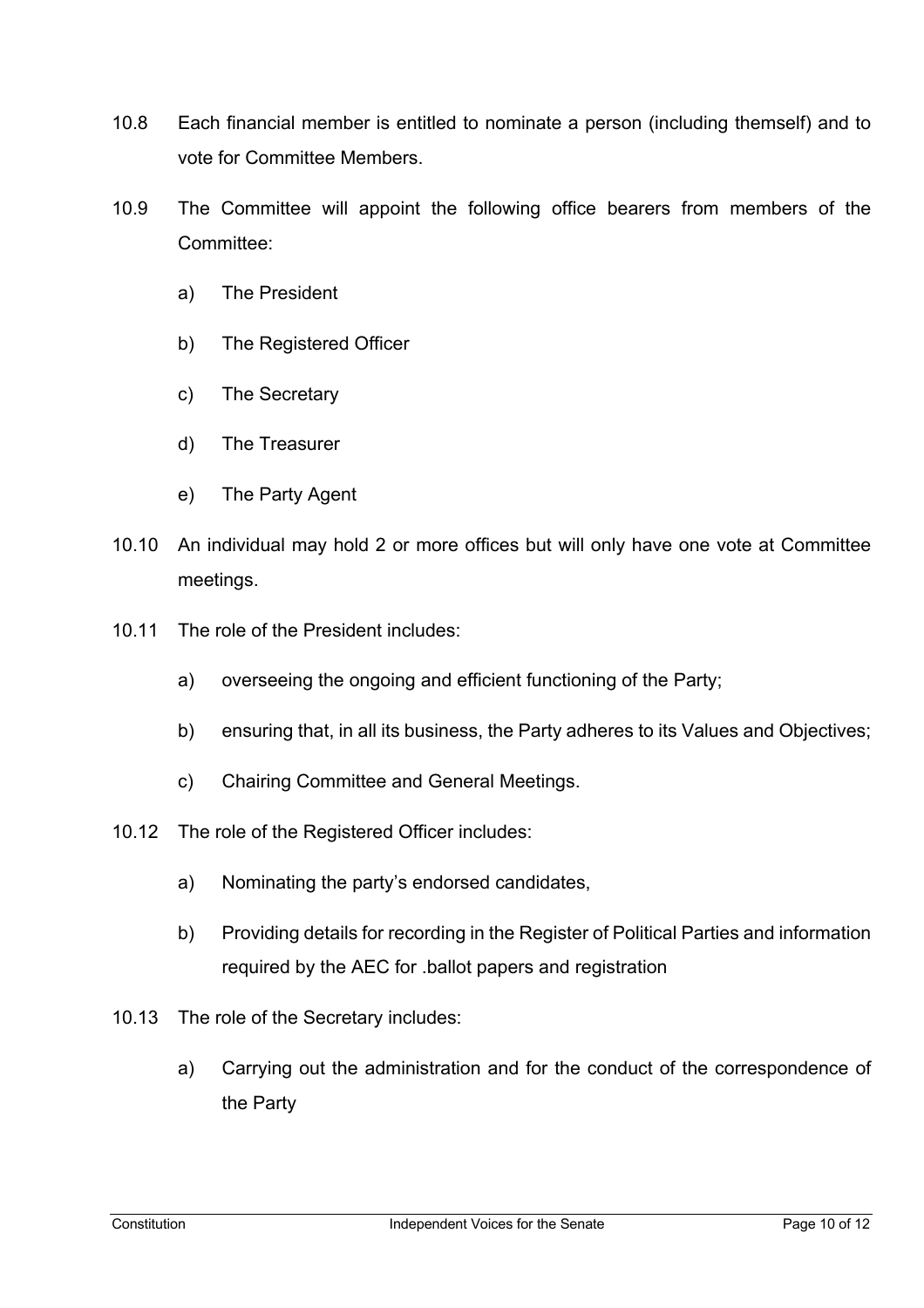- b) To be the Party's contact for general election and enrolment matters, appointment of party officials and to notify the contact details for the party and its office bearers;
- c) Such other matters as the Committee decides.
- 10.14 The role of the Treasurer includes:
	- a) Manage and maintain the Party's finances in a good and orderly matter according to law.
	- b) Authorising and tracking expenditure of Party funds in accordance with the Party's Aims.
	- c) Such other matters as the Committee decides.
- 10.15 The role of the Party Agent includes:
	- a) Identifying and ensuring the Party's legal disclosure requirements are met
	- b) lodging of the Party's annual financial disclosure return and the receipt of election funding.
	- c) Such other matters as the Committee decides.

## 11 Notices

11.1 Any notice required or authorised by this Constitution to be given to a member may be served on the member personally or sent by prepaid mail or by email or other electronic means addressed to the member at their last known address.

# 12. Winding Up

- 12.1 The Party may only be wound up or dissolved by the recommendation of the Management Committee, supported by the vote of two-third of financial members.
- 12.2 If the Party is wound up and there are insufficient Party assets to pay the Party's debts and liabilities, each member (and each person who has ceased to be a member